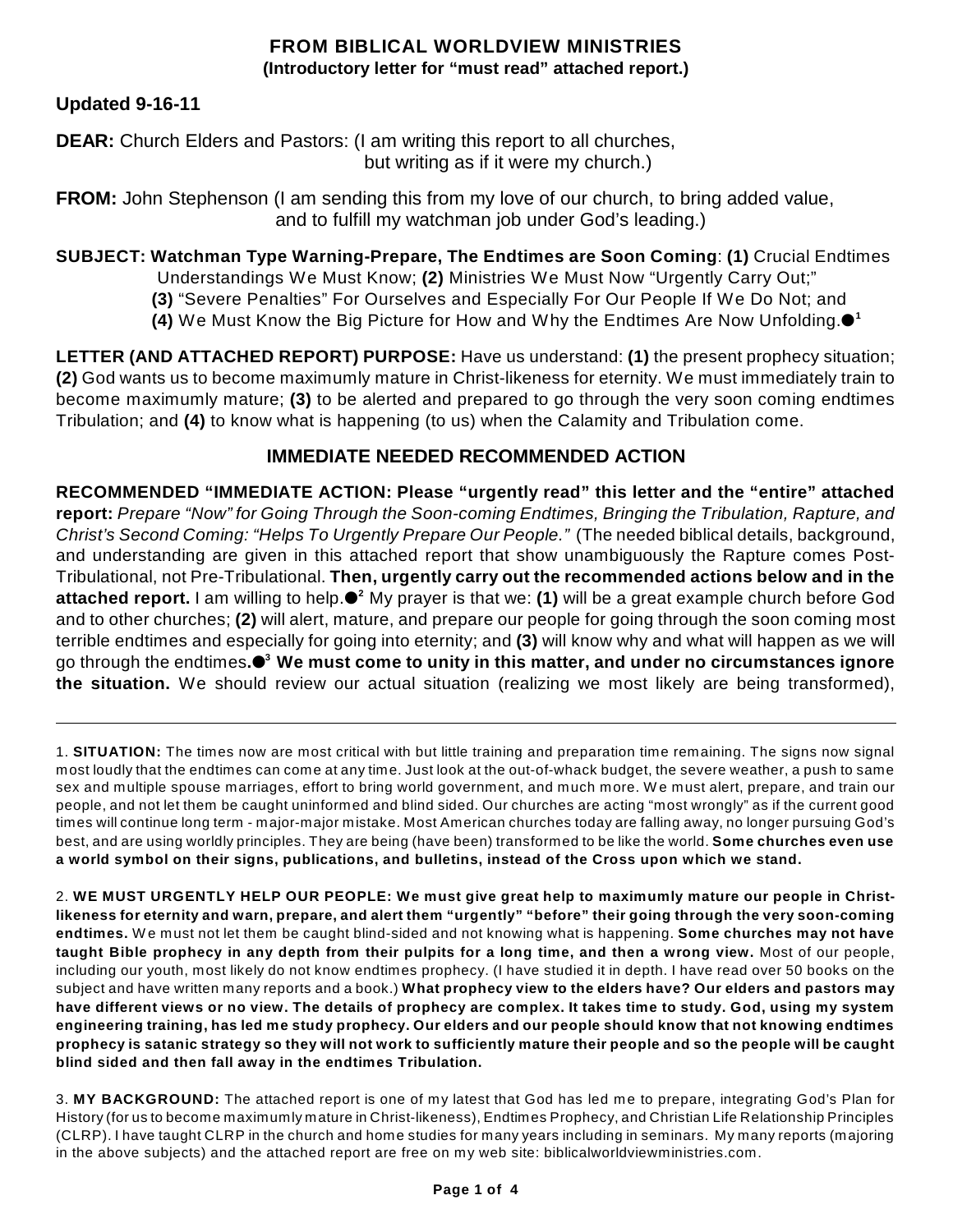comparing it to Scripture, and making needed changes especially preparing for going through the endtimes and being maximumly matured in Christ-likeness (not just working for spiritual growth) needed for eternity.

## **THE SITUATION**

Signs (listed in the attached report with some in footnote #1) "now signal most loudly" that a most serious Calamity is "very soon coming" (only God knowing precise time), coming suddenly without warning like A SUDDEN EARTHQUAKE, that will place our country and our churches into Revelation's Endtimes Tribulation under world government. **Doctrines (see attached report)teachunambiguouslythe Church's Rapture will come Post Tribulational. Our churches will go through the endtimes Tribulation because their current falling away across our country is a primary cause of its coming. PLEASE GIVE THE SITUATION A MATTER OF VERY URGENT AND MOST SERIOUS PRAYER FOR THE SAKE OF YOUR PEOPLE (Especially if you believe the wrong Pre-Tribulation Rapture view).**

We are "now in" the sequence by which God is terminating history. Understanding this sequence shows how the United Sates is found indirectly in endtimes prophecy. The sequence is developed in my book: *Watchman Warning.* The Rapture comes at Christ's Second Coming (at the marriage supper of the Lamb) after the Tribulation. We are heading soon into a period of great financial difficulty (inflationary depression), great shortages, and with great chaos and persecution. Our children will be educated by the state and our church doors will be padlocked by the government or used for its purposes. Churches (including ours) appear to be most seriously acting (wrongly) as if the current peaceful conditions will last (continue) "long term" without interruption. **The biblical endtimes will come sometime, and they appear, by the signs and world (and church) conditions, to be coming most soon, sometime in the next few months to a few years.**

We all may want precise information as to the timing and what will happen as the endtimes unfold. But this precise information, apart from the signs and a study of the endtimes sequence, will never come. **(The signs and the sequence are provided in the attached report.) IF YOU WAIT UNTIL YOU GET PRECISE INFORMATION, THAT WILL NEVER COME, BEFORE YOU ACT, OUR CHURCH PEOPLE WILL BE CAUGHT BLIND SIDED AND UNPREPARED. WE, "AS LEADERS," MUST NOT LET THIS HAPPEN TO OUR PEOPLE. We must act even if one has a different prophecy view in case one is wrong. These actions will help prepare our people for very difficult times, regardless of how they come.**

# **A FEW ASPECTS OF THE SPIRITUAL WARFARE**

There is a strong spiritual warfare between Christ and Satan. Christ to win the warfare acts to have all the elect believe and accomplish all of God's work. Satan to win the warfare (and he will not) must prevent at least one of the elect from believing and/or one of God's works from being accomplished. His strategies include using sodomy and abortion to keep the elect from being born and have sin that gives him more power. He works in various ways to reduce the work of the ministry in our churches. Among these include not adequately maturing one's people, using the Devil's rock music, and not adequately doing evangelism, especially that of the children in the community. (85% of those coming to Christ do so in the age range 4-14. Great adult ministries have been done by those, such as Billy Graham, who were saved as children. We must save the children if we want our adult ministries to greatly continue.) **Overall Satan works to transform our churches from orthodoxy to become the immature church will a loss of biblical intellect and with a low plateau of Bible knowledge and doctrines (loud rock-type beat music helps to do this).** A great major problem is what we are now leaving out of our teaching (such as no longer training with a version of God's Whole counsel - "a complete" curriculum), even though we teach very good things. Have the church train for some spiritual growth, but not for maximum maturity. **Our youth are growing up with hardly any Bible knowledge. As time passes, few will know the Bible in any depth-breadth - Satanic strategy.**

## **RECOMMENDATIONS TO BE "MOST URGENTLY" CARRIED OUT**

(I am most willing to help in all the training.)

1. **UNDERSTAND OUR SITUATION: Read and study the attached report and understand the current situation immediately facing us (for which we now are apparently ignoring). Understand the criticalness of our times.** When the endtimes come, there never will be a return to our normal and good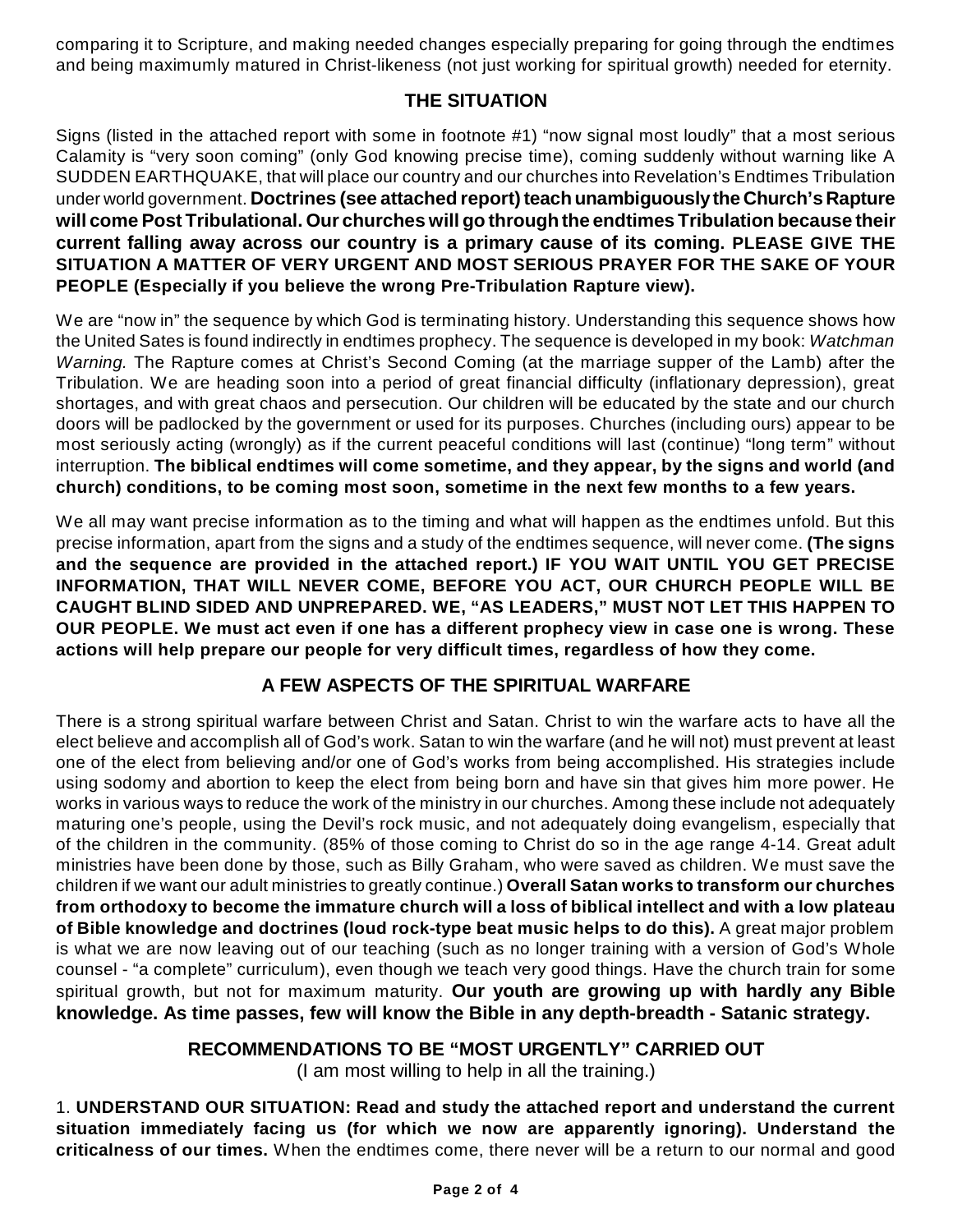times in our country that we have now and have enjoyed for many years. We are now in the sequence (explained in the report) by which God is now terminating history. Come to the realization that our church very likely needs significant changes to have God's best, be an example church, and not be part of the problem that is helping to bring the endtimes. We should appreciate God's infinite Greatness so that we do only what is in the Bible (directly or in application). We should not use training methods or symbols of the world. A friend of the world is not a friend of God.

**Clearly understand that our children (e.g. now 5-10 years old) will not have a normal life span. Their lives, as ours, will be truncated.** Many or most will never go to college or get married. Their lives will be educated by the state for world government and world religion without the parents being able to do anything about it. Not many of us now may live longer than say 10 years more. We must reach the children with the gospel and mature them in Christ while we still can in freedom (that will be taken away). As the endtimes come with calamity and world government, there will be persecution and martyrdom like we have never experienced in America. The coming times will be much-much worse than most of us realize. The government will make war with the church (us).

**2. ALERT AND EDUCATE OUR PEOPLE TO THE CURRENT ENDTIMES SITUATION AND WHAT THEY MUST NOW KNOW AND NOW SHOULD DO:** Train our people with endtimes prophecy, what is causing the endtimes to come, what will happen to us as the endtimes come, and the need to become maximumly mature in Christ-likeness before death, and give them help for what they now must urgently do. **We must train our children and youth "now" to walk by very strong faith. This will help allow them to stand stronger under the coming persecution and false teaching, gaining more maturity needed for eternity.**

**3. TRAIN OUR PEOPLE TO BECOME MAXIMUMLY MATURE IN CHRIST-LIKENESS: We should give our people an appreciation for God's infinite Greatness. We should search the Bible for all that God wants us to become being maximumly mature in Christ-likeness (Outcome) and for all the principles that God wants us to live out experientially (Procedure) to gain this maturity. We should record our search results in the computer and update them as we learn more. We should then have our church people read them so they will know what God has planned and how He wants them to train. (I have a sample search document on my web site.)** We should train with at least the topics listed in the attached report (I have taught many.) The Church's main job is to train her own people to "actually live out" the needed principles (not just know them) to become maximumly mature in Christ-likeness (not just work for Christian growth), that includes by walking by strong faith and love. Training our own people must have priority over evangelism or seeking numbers, though both needs to be done. (We are here to become maximumly mature in Christ-likeness so we can in eternity most greatly maximumly interact and fellowship with our infinite God at His leading. **Apart from this, there is nothing.)**

4. **EVANGELIZE AND MATURE THE CHILDREN IN THE COMMUNITY AT HIGH PRIORITY:** We should **"now go all out,"** working with CEF (and others), to establish tens of additional After-School Bible Clubs and summer 5-Day Clubs. We should work to get many-many new workers. Last year in CEF 5.6 million kids world wide were led to Christ.

**5. PLACE OUR PEOPLE NOW INTO SMALL HOME "UNDERGROUND" CHURCHES COMPOSED OF PEOPLE WHO LIVE NEAR EACH OTHER:** The time will come when our church doors will be closed by the government. We want the worship of God, the ministry, and help to each other to continue. Thus, we should establish home churches "now" before our people are scattered by soon-coming events. **(Our church should now place the names and addresses of our people and missionaries (church directories) in secret places where the government will have difficulty finding them.)**

**6. OUR PASTORS AND OTHER WORKERS (INCLUDING MISSIONARIES) WHO ARE CHURCH SUPPORTED SHOULD GET JOBS AND OTHER-ADDITIONAL MEANS OF SUPPORT:** With the high inflation coming, people will have much less money to give to our church. Our church must now work to reduce expenses.